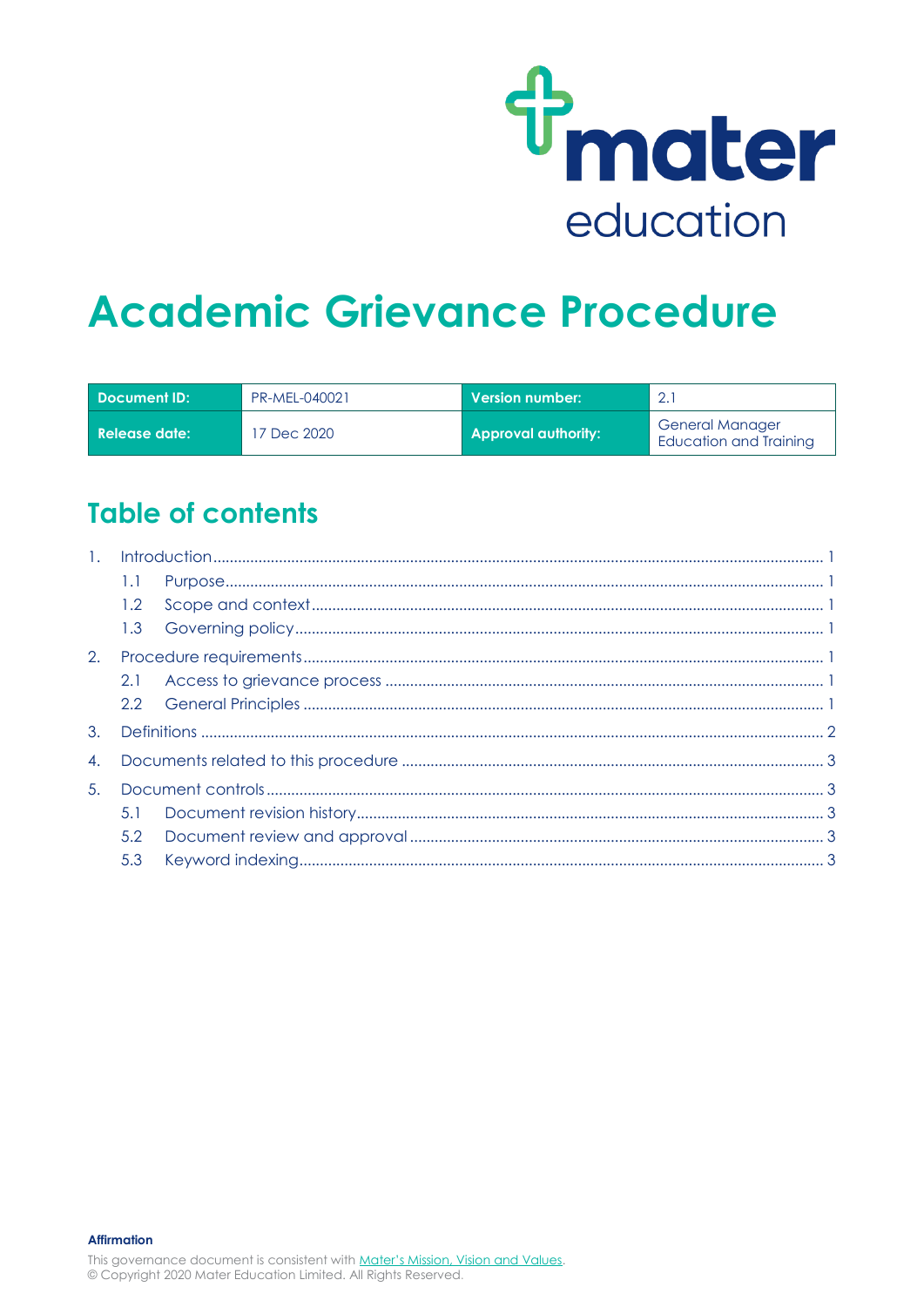# <span id="page-1-0"></span>**1. Introduction**

### <span id="page-1-1"></span>**1.1 Purpose**

This procedure sets out Mater Education's commitment to providing an effective, efficient, timely, fair and confidential process for grievances relating to academic matters.

### <span id="page-1-2"></span>**1.2 Scope and context**

This procedure applies to persons enrolled or who are seeking to enrol in a course of study with Mater Education.

### <span id="page-1-3"></span>**1.3 Governing policy**

| <b>Document ID</b> | Document title            |
|--------------------|---------------------------|
| PY-MEL-040012      | Quality Management System |

# <span id="page-1-4"></span>**2. Procedure requirements**

The following procedures are to be followed.

### <span id="page-1-5"></span>**2.1 Access to grievance process**

Complainants are entitled to access this grievance procedure regardless of the location of the campus at which the grievance has arisen, the complainant's place of residence or mode of study. Mater Education will implement decisions made in following the grievance procedure.

### <span id="page-1-6"></span>**2.2 General Principles**

General principles that apply to all stages of this grievance procedure, which will be adhered to by Mater Education, are:

- Ideally, concerns should be discussed with Mater Education team members at the time they arise and every effort made to try to find a mutually acceptable resolution. Wherever possible, team members will resolve grievances at the point-of-service.
- Each party to the internal and external stages of the procedure can be accompanied or assisted by another person, at that party's cost
- Each party will not be discriminated against or victimised.
- At all stages of the process, discussions will be recorded in writing. Reasons and a full explanation in writing for decisions and actions taken as part of this process will be provided to each party.
- Records of all grievances will be kept for a period of five years. These records will be kept strictly confidential however will allow parties who have used this procedure to access records of that use.
- There shall be no charge for either the internal or external stage of this grievance process.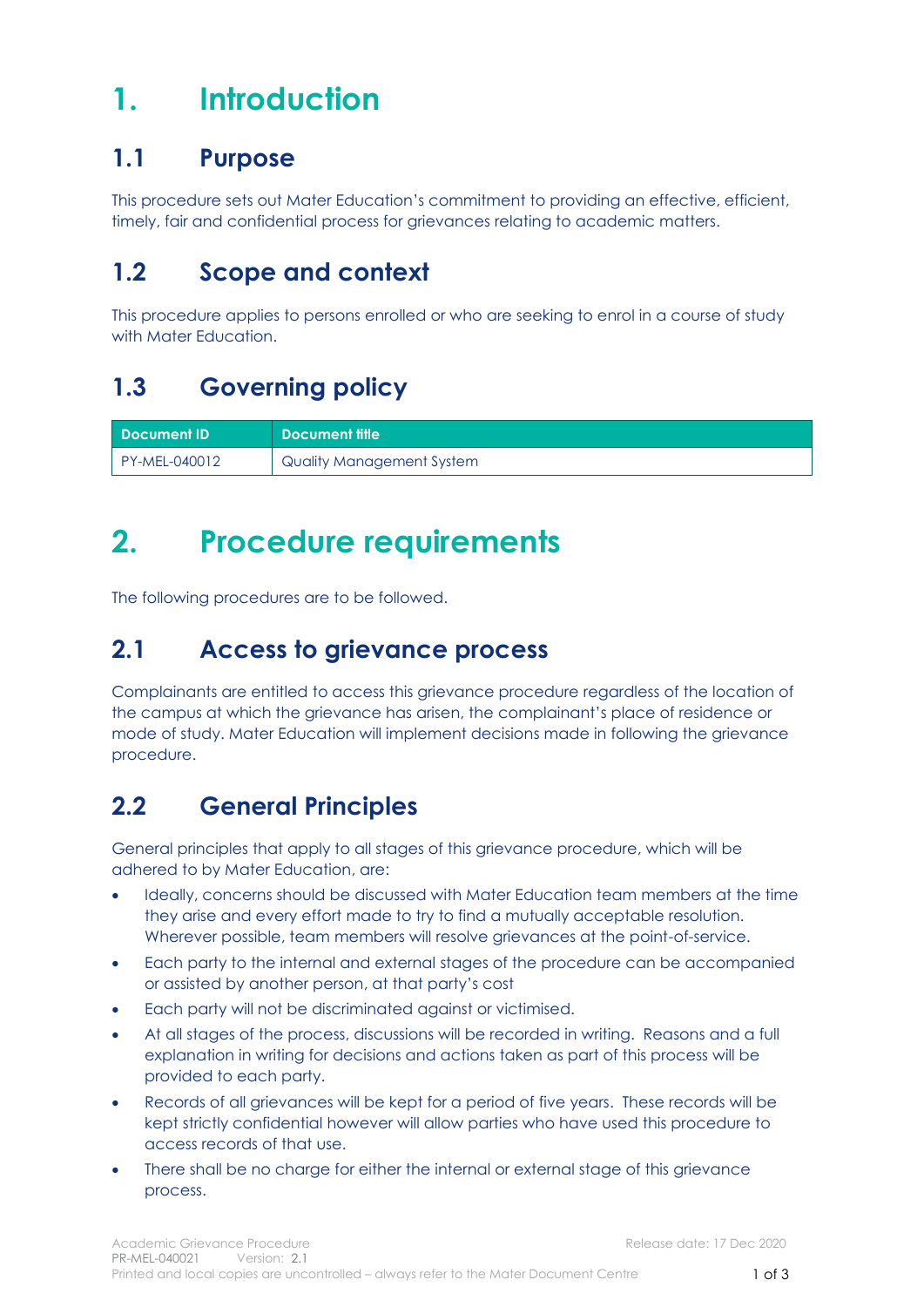#### **Stage one – formal grievance**

A formal grievance can be sent to educationfeedback@mater.org.au or by using the feedback form on Mater Education's website.

Mater Education will acknowledge the receipt of grievances within 24 hours and provide an estimated timeframe for investigation within 48 hours.

Investigation of the grievance will be conducted in a transparent, equitable, objective and unbiased manner by the relevant senior officer.

Mater Education's response will be timely, specific and will include rationale for the decision taken. Fair and reasonable remedies will be offered as appropriate.

Parties will be advised of their right to access stage two of this process at this time if they are not satisfied with the outcome of stage one.

#### **Stage two – appeal stage**

Where a party is not satisfied with the outcome of stage one, they may lodge an appeal in writing with the General Manager, Education and Training.

The appeal will be investigated by an independent and impartial officer of Mater Education; The Reviewer. The Reviewer will be an independent person or panel with appropriate expertise nominated by the General Manager, Education and Training.

The Reviewer will conduct all necessary consultations with the party and other relevant persons and make a determination of the appeal. The party will be advised in writing of the outcome of their appeal, including the reasons for the decision within 2 weeks of receipt of the appeal.

The party will be advised of their right to progress to stage three of the grievance process at this time if they consider the matter unresolved.

Where an appeal is in relation to actions arising from the non-payment of tuition fees, and those fees remain unpaid in full, or in part by agreement, the outcome from stage two (above) is final. Stage three below is not available where a debt is owed to Mater **Education** 

#### **Stage three – external stage**

Where the party is not satisfied with the outcome of stage two and where there is no debt owed to Mater Education, they may request that the matter be referred to an external dispute resolution process by a body appointed for this purpose by Mater Education. The external and independent person or body will have the appropriate expertise.

Written notice of the decision on review to be given to each party, with the notice to include the reasons for the decision

<span id="page-2-0"></span>Mater Education Limited will give due consideration to any recommendations arising from the external review within five (5) working days.

### **3. Definitions**

| l Term           | <b>Definition</b>                                                                                                                                                                                                                                                         |
|------------------|---------------------------------------------------------------------------------------------------------------------------------------------------------------------------------------------------------------------------------------------------------------------------|
| Academic matters | Matters include those matters which relate to student progress, assessment,<br>course content or awards in a course but do not include complaints in<br>relation to enrolment in a course and personal information that the provider<br>holds in relation to the student. |
|                  |                                                                                                                                                                                                                                                                           |